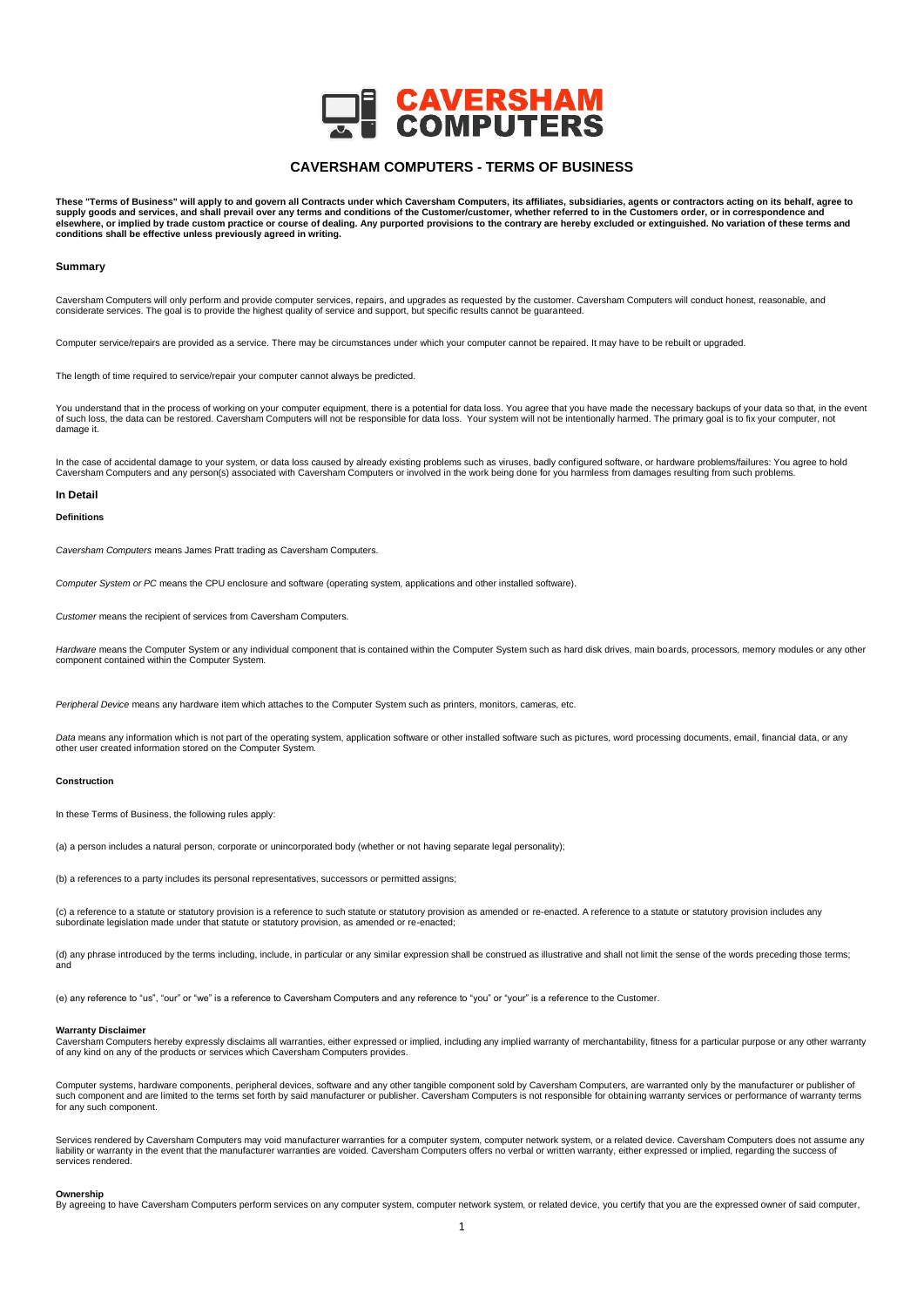computer network system or related device or are an authorized agent for the owner. In the event that you are found not to be the true expressed owner of said computer system, computer network system, or related device, you assume all liability for any claim made as the result of the services rendered by Caversham Computers on said computer system, computer network system, or related device.

### **Repair Service & Estimates**

Caversham Computers offers service on most technology products, including personal computers, laptops, tablets, mobile phones, video game systems, and other devices. Once we have received and diagnosed your device, you will be contacted with an estimate of the cost of repairs. The estimate will include all costs for parts and labour. We will not charge for work done or parts supplied in<br>excess of the estima

After diagnosing the problem Caversham Computers will notify you with a verbal or written estimate to repair your Computer System including any costs for any required replacement parts. Your written or oral agreement to repair constitutes a contract in which you agree to pay Caversham Computers for the repair upon completion. Written estimates will be provided upon request.

### **Repair Terms**

It is your responsibility to check that the details given on the job booking form are accurate and detailed. Any special instructions must be stated in writing on the job booking form, including data backup and specific requirements for upgrade. You must ensure that you detail any leads, disks, manuals or other accessories left with Caversham Computers.

Caversham Computers accept no responsibility for loss of Data during repair or upgrade. Data will not be transferred from disk to disk unless it has been agreed. Caversham Computers can only reinstall any software which has been supplied on a disk by the Customer with a valid license code. Pre-loaded operating systems and software may be lost during a repair, so ensure that you have<br>provided the necessary disks

Caversham Computers accept no responsibility for third party faults. Errors with Internet Providers, telephone companies, power companies, viruses or spyware or any other related supplier which may affect the running of the PC. Caversham Computers recommends checking these first in appropriate circumstances. Our fees apply irrespective of whether any equipment is still covered under a third party warranty.

# **Repair Investigation & Diagnostics**

Diagnostics are carried out in order to provide a cost estimate to the Customer. If the Customer decline repairs for any reason, the equipment will be returned in the state it was received. If we have provided a collection and return service, we may charge you a fixed fee of £60 to cover diagnostic and transit costs, or if an on-site repair, the minimum call out charge will apply.

### **On Site Repairs and Call Out Services**

# Minimum Charge £100 unless specifically agreed otherwise.

Charges are billed by the hour, at a minimum charge of 1 hour. Actual hourly rate is dependent on the engineer carrying out work, the difficulty of the work, and the time or day of week. Caversham<br>Computers reserves the ri

## **Customer Receipt of Computer System or Hardware**

The Customer shall ensure that all of the disks, manuals, leads and accessories booked in are present upon collection, receipt or delivery of equipment. When new equipment or software is supplied, check that you have all the items you were quoted for. All Losses MUST be reported within 7 days and confirmed in writing.

# **Warranty and Extended Service Contract Coverage Exceptions**

Although a product may be covered under a manufacturer warranty or an extended service contract, we are not a warranty service centre. You will be charged for all repairs performed by us.

## **Service Warranty**

Warranty for supplied or fitted parts i.e. Laptop screens, hard drives, memory etc. is held with our suppliers or directly with the manufacturer. Warranty will be void if parts are tampered with in any way outside the manufacturer's guidelines or damaged by the customer. This does not affect your statutory rights.

We do not offer on-going warranty support with operating systems installations, reinstallations (i.e. Microsoft windows or Mac OS) after a computer or laptop repair, supply or installation. However we do offer support to customers on a pay per incident basis which can be by way of remote support or a call out to your home or business, this will be charged at our hourly rate.

All repairs and/or upgrades will be completed to the direction of the fault(s) described by the customer, which will be recorded on receipt of the machine to be fixed. It is the customer's responsibility to describe all faults they wish repaired when arranging the repair. No other faults will be repaired unless they are obvious to our engineers and this remains at our discretion. If you wish for further<br>faults to be looked

Any warranty provided is strictly only applicable directly to works carried out and or/as specified by the original customer fault. Any further faults are excluded from any warranty, and will be charged at the standard rate.

IMPORTANT: Caversham Computers disclaims responsibility for all loss, corruption, or damage to software applications, Data, or any information stored in any product given to Caversham<br>Computers for service. Whilst we have

# **Lost or Damaged Items**

Caversham Computers is not responsible for any liability for damage or loss to your product while in transit by a third party carrier. All claims for loss or damage of products shall be made to the carrier used to transport the goods.

### **Software Licensing**

It is the Customers responsibility to comply with the terms of use, distribution, duplication and other requirements whether public or private in origin applicable applied to any software supplied through Caversham Computers.

# **Public Domain Software**

In the case of software that is available as "freeware", "shareware" or otherwise supplied from the public domain, such software is supplied to the Customer on an "as is" basis. Caversham<br>Computers makes no warranty as to

### **Maintenance of Protection**

It is the Customer's responsibility to ensure that the effectiveness of any software supplied by Caversham Computers is maintained, by acquisition from the original developer of such database files, programme patches or other revisions, as may become available from time to time.

# **Privacy**

It is the Customer's responsibility to ensure that all applicable civil liberty legislation and personal privacy safeguards are complied with when using software supplied by Caversham Computers, both those enshrined in UK and EU law, and those included in any telecoms service contracts entered into by the Customer.

### **Payment**

Unless prior arrangements are made, payment is due when services are rendered. Payment may be by cash, credit/debit card, bank transfer, PayPal or certified instrument. Any other arrangements<br>must be made in advance of ser

Prices charged may be varied without prior notice. Where a Customer is invoiced, payment shall be made no later than fourteen (30) days from the date of invoice or by express written agreement between Caversham Computers and the Customer. In the event of late payment interest will accrue at the base rate of Natwest Bank plc plus two per cent.

### **Title to Goods**

Title to supplied goods shall only pass to the Customer upon payment in full of all sums owing or due to Caversham Computers, whether under contract or otherwise. Until such payment the<br>Customer shall store the goods in su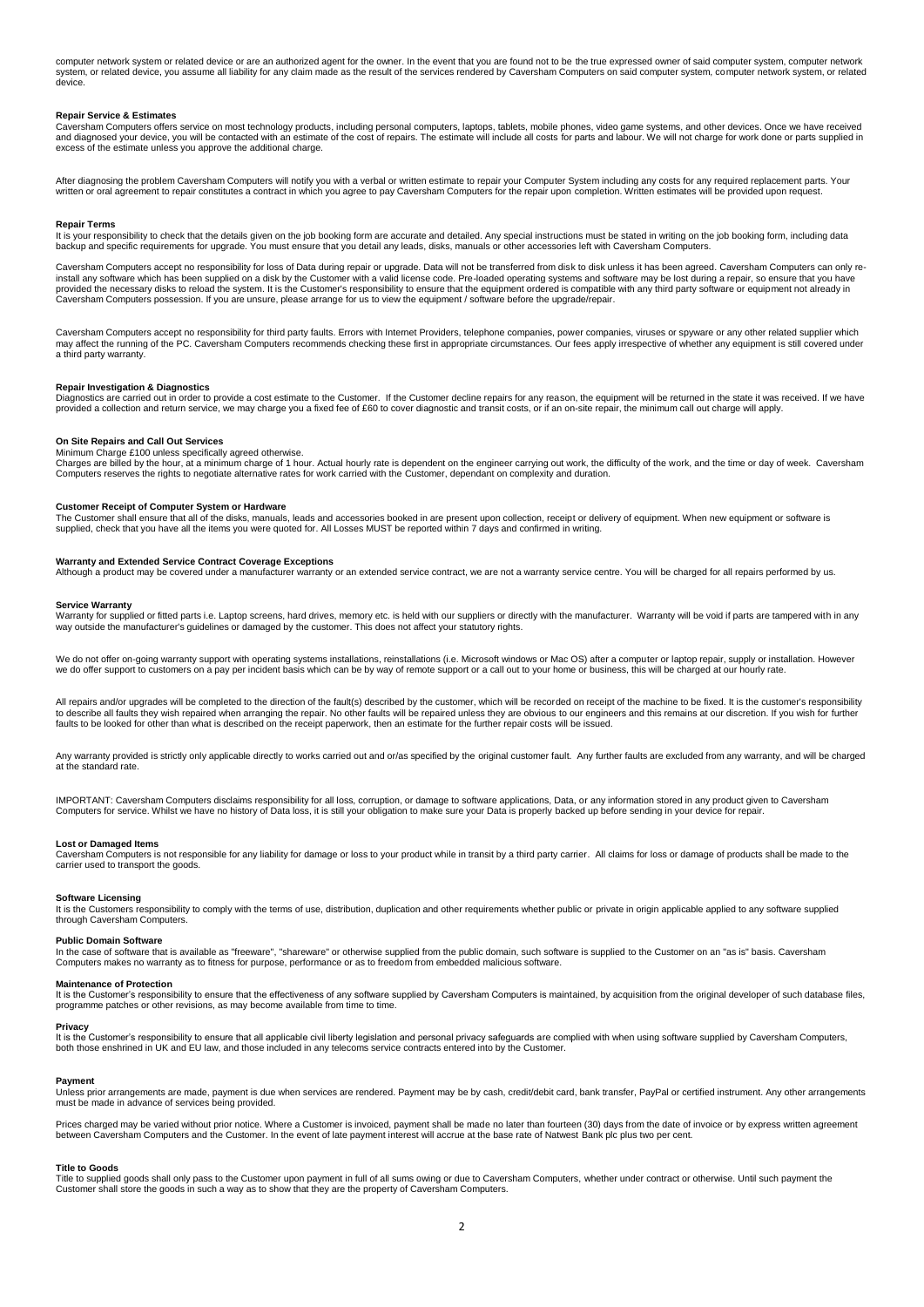# **Delivery**

The dates for delivery of goods, materials or execution of activities mentioned in any quotation or acknowledgement of orders are approximate only. Delivery may be made in whole or in part at the<br>option of Caversham Comput delivery, payment is not made by the due date, Caversham Computers shall have the right to suspend any further deliveries or activities pending payment, or to terminate the contract in its entirety.

### **Supply of Parts**

We aim to supply products or parts from the original equipment manufacturer, although where this is not possible (such as out of production, out of stock or obsolescence) we shall supply parts of an equivalent specification to the original parts fitted or parts thereof. Where supply of products or parts has been quoted for, if the quoted part becomes unavailable, we shall supply parts of an equivalent specification to the originally quoted item. We reserve the right to supply products or parts thereof manufactured by whomsoever it shall, from time to time, deem appropriate.

### **Special Orders**

Computer Systems and Peripheral Devices: All Computer Systems and Peripheral Devices require a deposit equal to the cost of the system or device. Taxes, shipping and service charges are due upon delivery.

Workshop Repairs: If a part is required to facilitate a repair that is not a standard part in Caversham Computers inventory, and the part has a cost over £100, the Customer may be required to pay a<br>deposit of 100% of the c

On-Site Repairs: If a part is required to facilitate a repair that is not a standard part in Caversham Computers inventory, and the part has a cost over £50, the Customer may be required to pay a deposit of 100% of the cost of the part before the part is ordered.

If for any reason the Customer decides PRIOR TO REPAIR, not to purchase goods that have been ordered, the Customer will be solely responsible for shipping costs to and from manufacturer, plus a cancellation charge of 25% of the total order value.

# **Changes, Cancellations and Refunds**<br>To change your order or support arrange

To change your order or support arrangement you must contact Caversham Computers by telephone by calling 0118 321 3562 or email to contact@cavershamcomputers.com. If you are making a cancellation, please give Caversham Computers at least 24 hours' notice prior to the scheduled performance of services. Cancellations must be requested by email to contact@cavershamcomputers.com.

If you are not satisfied with your service: Please call 0118 321 3562, email to contact@cavershamcomputers.com or use the contact methods on our web site www.cavershamcomputers.com for<br>resolution. If there is a problem wit

**Return Policy** Your original job sheet, receipt or invoice is required.

If you are not satisfied with a product you purchased from us and you return the unused product with the original receipt or invoice within 10 days from the original invoice date, you may exchange the product or receive a refund, except as explained below.

Special order Computer Systems are non-refundable and non-returnable. Monitors, printers, and un-opened computer parts may be returned within 10 days from the original invoice date and are subject to a 25% restocking fee (unless defective). Any product that is returned without all item(s) included with the original product is non-refundable and non-returnable.

Opened software, games, videos, or computer parts are non-refundable and non-returnable. Used items are non-refundable and non-returnable.

circumstance for any loss or corruption of Data and/or software.

Refunds will be made in the form of original payment. Purchases made by cash over £100 may be refunded by cheque.<br>Exceptions to this rule may be made, depending on the condition of the item to be returned and reason for re Caversham Computers engineer.

### **Abandoned Items**

Unless prior arrangements are made, any item left for repair that is not picked up and paid for within 60 days of completion of said repair will be considered as abandoned. Caversham Computers<br>will notify you by recorded m further transactions with Caversham Computers, you will be required to remit in full on any previous amounts due plus provide pre-payment for any further services.

### **Recycling**

We offer to our Customers recycling of unwanted or defective Computer Systems, Peripheral Devices or Hardware components by prior agreement. Hardware items replaced by Caversham<br>Computers during the course of a repair will

# **Terms of Support Services**

### **Telephone Support**

(a) Services: Caversham Computers will attempt problem diagnosis and a solution over the telephone for an applicable fee. In certain cases, however, problem diagnosis and support may not be<br>completed because of a problem w (b) User Responsibility: You understand and agree that prior to contacting or allowing Caversham Computers to perform diagnostic repair on your Computer System, it is your responsibility to back-<br>up the Data, software, inf

### **On Site Service**

(a) Scheduling: Standard service hours are Monday-Friday, 9 AM – 5 PM. Additional charges may apply for rapid response services or service outside of standard hours.

(b) Service Jurisdiction: Caversham Computers sets the Service Jurisdiction for on-site service. If a location lies beyond Caversham Computers standard Service Jurisdiction, additional trip charges may apply. To determine if your location is within the Caversham Computers standard Service Jurisdiction, please telephone for information pertaining to applicable trip charges.

(c) An Adult Must Be Present At Residences or Business: For on-site services, a person of at least 18 years of age must be present during the entire time period services are provided. If the Caversham Computers engineer arrives at the scheduled service time and no adult is present, services will be denied and a £100 cancellation charge will be payable.

(d) Backup your software and data: it is your responsibility to back up all software and Data that is stored on your PC's hard disk drive(s) and/or on any other storage devices you may have prior to<br>the arrival of the Cave corruption of any software, Data or files.

(e) Access: The Caversham Computers engineer must receive full access to the Computer System(s) and/or Peripheral Device(s) to be serviced, access to your residence, your consent and<br>cooperation to enter your residence or

If the Caversham Computers engineer arrives at the scheduled service time and determines that he/she does not reasonably have the access, cooperation, or safe working area described in the previous sentence, then services may be denied and a £100 cancellation charge will be payable.

(f) Some repairs may require parts, which have to be supplied by the customer, which means that fault diagnosis and implementation of repairs, may take place on separate days. Any call out charge for the second visit may not apply at the discretion of Caversham Computers.